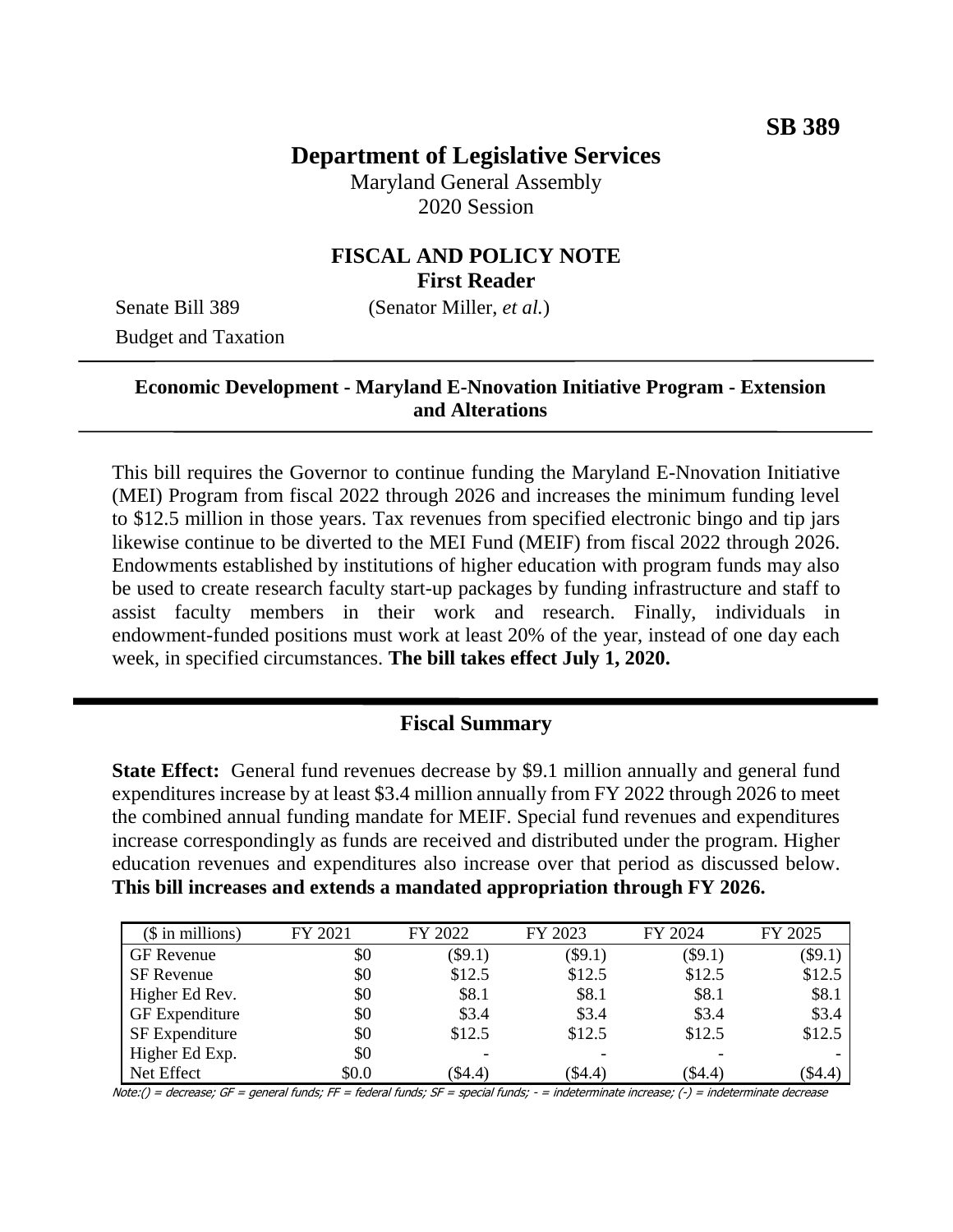**Local Effect:** Local revenues and expenditures increase from FY 2022 through 2026 to the extent that community colleges apply for and receive program funding, as has occurred under the current program.

**Small Business Effect:** None.

# **Analysis**

**Current Law/Background:** Chapters 532 and 533 of 2014 created the MEI Program, MEIF, and the MEIF Authority in the Department of Commerce (Commerce). The Acts require MEIF to receive a total of at least \$8.5 million annually from fiscal 2016 through 2021. Subject to specified eligibility requirements, nonprofit institutions of higher education in the State may create research endowments and, upon securing matching private donations, MEIF funds may be distributed to the endowments. Investment earnings on the endowments must be expended to further basic and applied research in scientific and technical fields of study as specified by the Acts and as determined by the MEIF Authority.

Funds were first awarded in fiscal 2016. Commerce advises that there are 40 active grant recipients at 11 nonprofit institutions of higher education totaling \$40.7 million (following 2 rescinded awards for noncompliance with grant agreements). The institutions currently utilizing funds are the College of Southern Maryland, Hood College, Johns Hopkins University, Loyola University Maryland, Maryland Institute College of Art, Mount St. Mary's University, Towson University, University of Maryland Baltimore Campus, University of Maryland College Park Campus, University of Maryland Eastern Shore, and Washington College.

### **State Fiscal Effect:**

### *MEIF Revenues and Expenditures – Program Funding and Outlays*

The required funding for MEIF is extended and increased to \$12.5 million annually from fiscal 2022 through 2026. The Comptroller's Office advises that the pledged revenue source in the bill – specified electronic bingo and tip jar revenues – is approximately \$9.1 million annually and has been stable in recent years. Accordingly, general fund revenues decrease by \$9.1 million annually and general fund expenditures increase by at least \$3.4 million annually from fiscal 2022 through 2026 to meet the combined \$12.5 million annual minimum funding mandate for MEIF. Special fund revenues for MEIF increase correspondingly.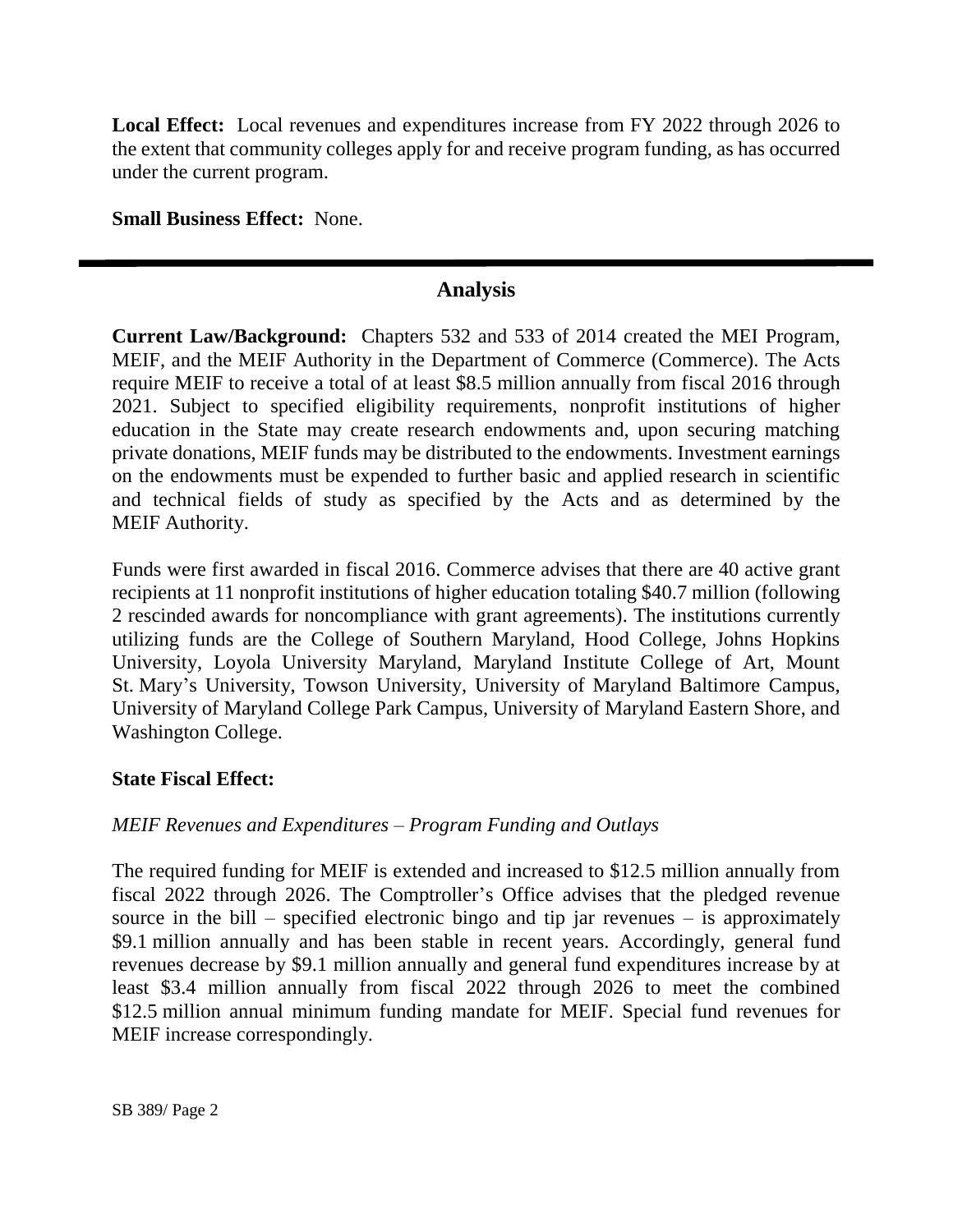Commerce is required to administer the program and may use MEIF to pay for its associated costs. The department currently has a Director of Education and Workforce that is responsible for the program, along with part-time support from an assistant Attorney General. Allocated administrative costs for these services are approximately \$50,000 annually, an amount that is expected to continue under the bill. However, Commerce must hire an additional part-time employee to assist existing staff under the expanded program. These administrative costs remain an allowable use of MEIF.

Accordingly, special fund expenditures for MEIF increase by \$12.5 million in fiscal 2022, which accounts for the July 1, 2021 increase in required program funding. This estimate reflects the cost of hiring one *part-time* grant administrator to assist existing staff with the administration of the program. It includes a salary, fringe benefits, one-time start-up costs, ongoing operating and program expenses, and grant funding.

| <b>Total FY 2022 State Expenditures</b>              | \$12,500,000 |
|------------------------------------------------------|--------------|
| Grants to Nonprofit Institutions of Higher Education | 12,405,686   |
| <b>Ongoing Program Expenses</b>                      | 50,000       |
| <b>Other Operating Expenses</b>                      | 5,208        |
| <b>Salary and Fringe Benefits</b>                    | \$39,106     |
| <b>Contractual Position</b>                          | 0.5          |

Future year expenditures reflect a full salary with annual increases and employee turnover and ongoing operating expenses and continued grant funding. The contractual position is assumed to terminate after fiscal 2026. The estimate also assumes that MEIF revenue received in a fiscal year is allocated for research endowments in that fiscal year.

This estimate does not include any health insurance costs that could be incurred for specified contractual employees under the State's implementation of the federal Patient Protection and Affordable Care Act.

### *MEIF Revenues and Expenditures – Higher Education Funding*

Under the assumptions discussed above, approximately \$12.4 million is available for distribution to eligible nonprofit institutions of higher education annually from fiscal 2022 through 2026. Based on existing awards, this estimate assumes that 30% is allocated to *private* nonprofit institutions of higher education, 65% is allocated to public institutions of higher education, and the remaining 5% is allocated to community colleges. Under this assumption, revenues for public four-year institutions of higher education and Baltimore City Community College, a State institution, increase by \$8.0 million annually from fiscal 2022 through 2026 from grant funding. Higher education revenues further increase from interest earned on the endowment funds beginning in that year, while higher education expenditures increase as those interest earnings are used for eligible purposes.

SB 389/ Page 3